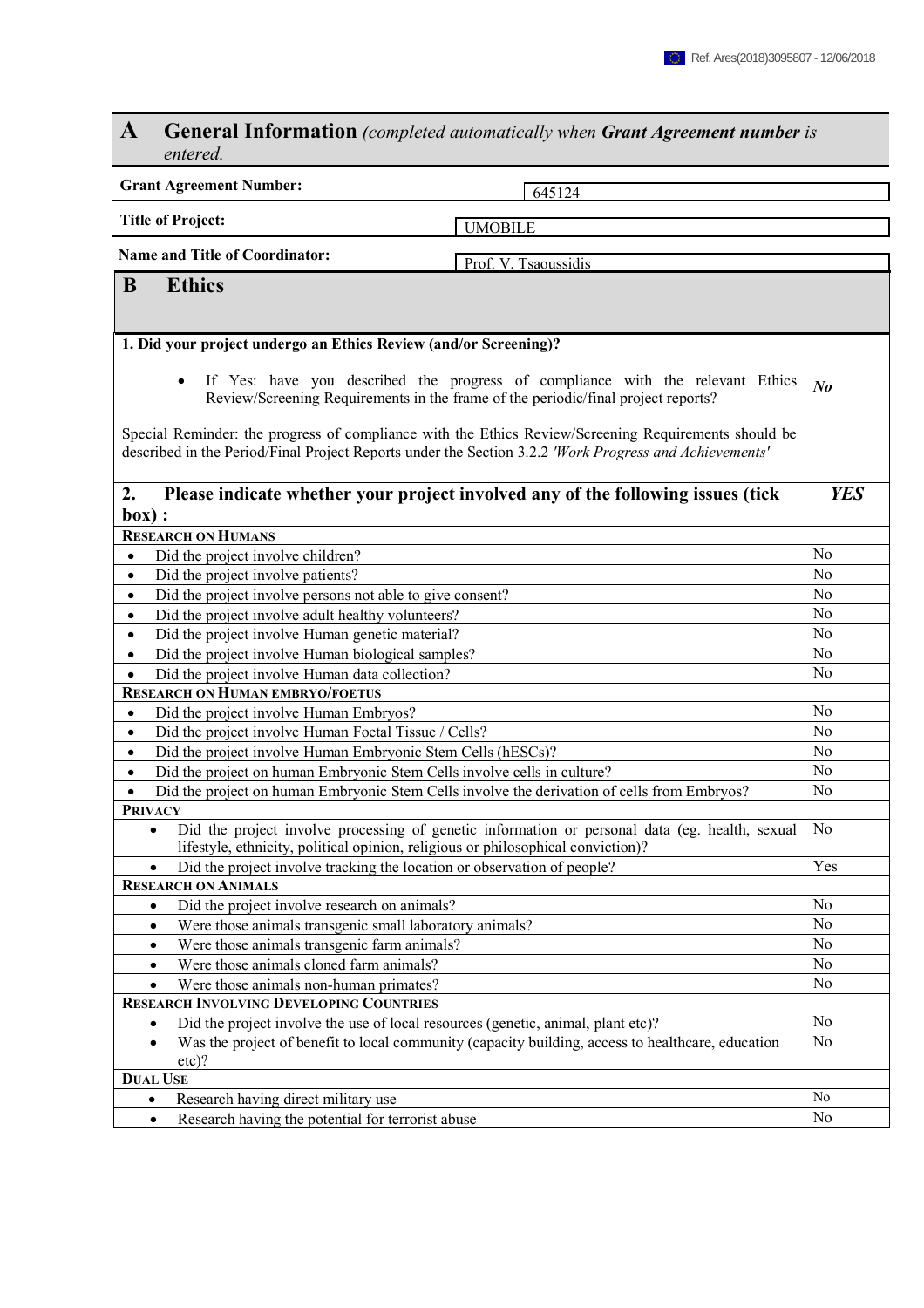| 3.<br>Workforce statistics for the project: Please indicate in the table below the number of<br>people who worked on the project (on a headcount basis).        |                        |               |  |  |  |  |
|-----------------------------------------------------------------------------------------------------------------------------------------------------------------|------------------------|---------------|--|--|--|--|
| <b>Type of Position</b>                                                                                                                                         | <b>Number of Women</b> | Number of Men |  |  |  |  |
| Scientific Coordinator                                                                                                                                          |                        |               |  |  |  |  |
| Work package leaders                                                                                                                                            | 2                      | 4             |  |  |  |  |
| Experienced researchers (i.e. PhD holders)                                                                                                                      | 3                      | 10            |  |  |  |  |
| <b>PhD</b> Students                                                                                                                                             | $_{0}$                 | 8             |  |  |  |  |
| Other                                                                                                                                                           |                        | 2             |  |  |  |  |
| 4.<br>How many additional researchers (in companies and universities) were<br>recruited specifically for this project?<br>Of which, indicate the number of men: |                        |               |  |  |  |  |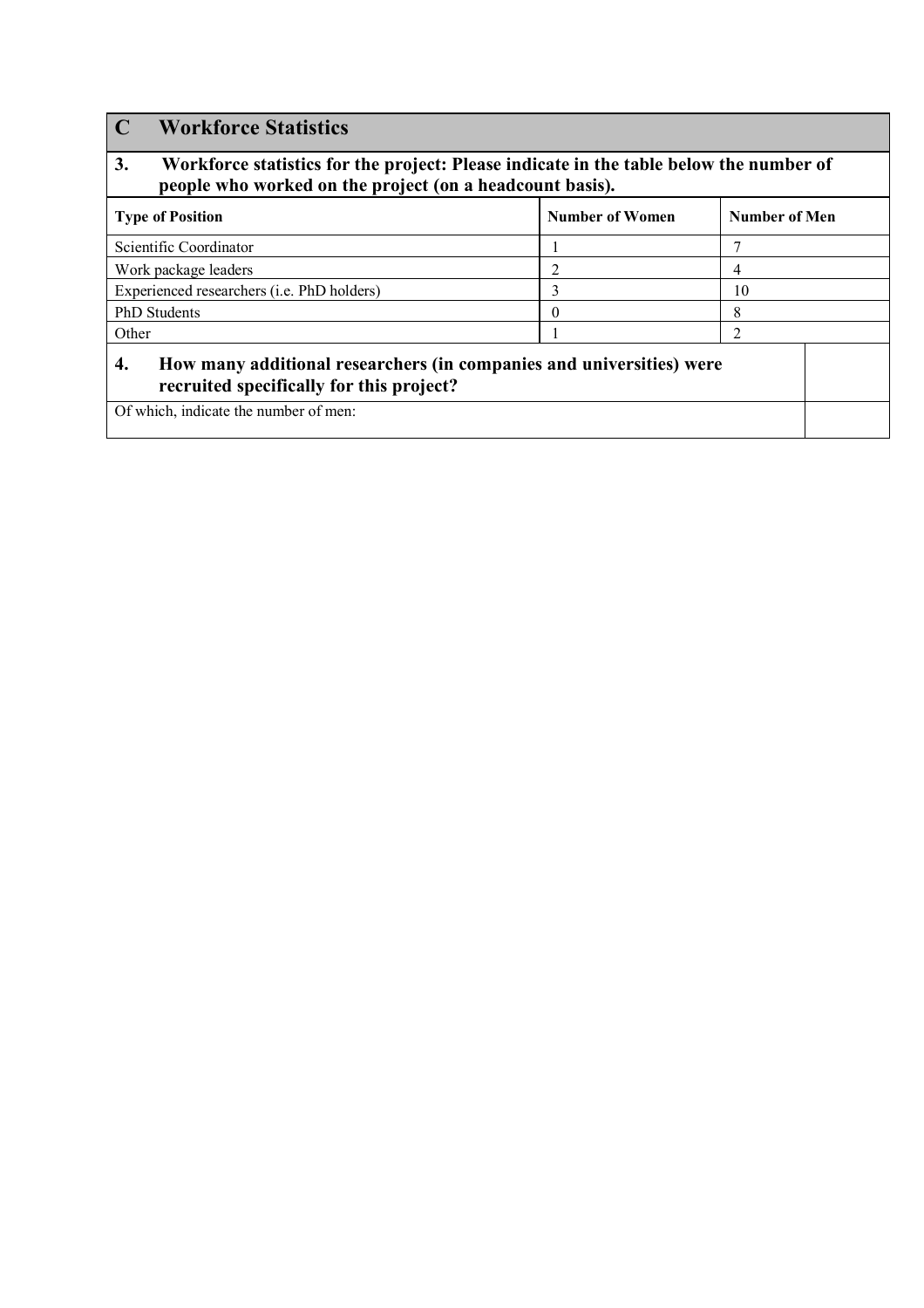| D               | <b>Gender Aspects</b>                                                                                                                                                                                                                     |                                                                                                                                                                                |                                         |                                                                                    |         |  |                  |                       |
|-----------------|-------------------------------------------------------------------------------------------------------------------------------------------------------------------------------------------------------------------------------------------|--------------------------------------------------------------------------------------------------------------------------------------------------------------------------------|-----------------------------------------|------------------------------------------------------------------------------------|---------|--|------------------|-----------------------|
| 5.              |                                                                                                                                                                                                                                           | Did you carry out specific Gender Equality Actions under the project?                                                                                                          |                                         |                                                                                    |         |  | $\circ$<br>X     | Yes<br>N <sub>0</sub> |
| 6.              |                                                                                                                                                                                                                                           | Which of the following actions did you carry out and how effective were they?                                                                                                  |                                         |                                                                                    |         |  |                  |                       |
|                 |                                                                                                                                                                                                                                           | Not at all<br><b>Very</b><br>effective<br>effective                                                                                                                            |                                         |                                                                                    |         |  |                  |                       |
|                 | ப                                                                                                                                                                                                                                         | $00000$<br>Design and implement an equal opportunity policy                                                                                                                    |                                         |                                                                                    |         |  |                  |                       |
|                 | ◻<br>ப                                                                                                                                                                                                                                    | Set targets to achieve a gender balance in the workforce<br>Organise conferences and workshops on gender                                                                       |                                         |                                                                                    | $00000$ |  |                  |                       |
|                 | □                                                                                                                                                                                                                                         | Actions to improve work-life balance                                                                                                                                           | $00000$<br>$00000$                      |                                                                                    |         |  |                  |                       |
|                 | O                                                                                                                                                                                                                                         | Other:                                                                                                                                                                         |                                         |                                                                                    |         |  |                  |                       |
| 7.              | Was there a gender dimension associated with the research content – i.e. wherever people were<br>the focus of the research as, for example, consumers, users, patients or in trials, was the issue of gender<br>considered and addressed? |                                                                                                                                                                                |                                         |                                                                                    |         |  |                  |                       |
|                 | O                                                                                                                                                                                                                                         | Yes-please specify                                                                                                                                                             |                                         |                                                                                    |         |  |                  |                       |
|                 | X                                                                                                                                                                                                                                         | N <sub>0</sub>                                                                                                                                                                 |                                         |                                                                                    |         |  |                  |                       |
| $\bf{E}$        |                                                                                                                                                                                                                                           | <b>Synergies with Science Education</b>                                                                                                                                        |                                         |                                                                                    |         |  |                  |                       |
| 8.              |                                                                                                                                                                                                                                           | Did your project involve working with students and/or school pupils (e.g. open days,<br>participation in science festivals and events, prizes/competitions or joint projects)? |                                         |                                                                                    |         |  |                  |                       |
|                 | X                                                                                                                                                                                                                                         | Yes-please specify                                                                                                                                                             |                                         | Yes, participation in Open Days; summits involving<br>students in local incubators |         |  |                  |                       |
|                 | O                                                                                                                                                                                                                                         | No                                                                                                                                                                             |                                         |                                                                                    |         |  |                  |                       |
| 9.              | Did the project generate any science education material (e.g. kits, websites, explanatory<br>booklets, DVDs)?                                                                                                                             |                                                                                                                                                                                |                                         |                                                                                    |         |  |                  |                       |
|                 | X                                                                                                                                                                                                                                         | Yes-please specify<br>Yes, booklets concerning tools and actions involving                                                                                                     |                                         |                                                                                    |         |  |                  |                       |
|                 | O                                                                                                                                                                                                                                         | N <sub>0</sub>                                                                                                                                                                 | experiments with children (high school) |                                                                                    |         |  |                  |                       |
| $\mathbf F$     |                                                                                                                                                                                                                                           | Interdisciplinarity                                                                                                                                                            |                                         |                                                                                    |         |  |                  |                       |
| 10.             |                                                                                                                                                                                                                                           | Which disciplines (see list below) are involved in your project?                                                                                                               |                                         |                                                                                    |         |  |                  |                       |
|                 | X                                                                                                                                                                                                                                         | Main discipline <sup>1</sup> : Computer Science                                                                                                                                |                                         |                                                                                    |         |  |                  |                       |
|                 | O                                                                                                                                                                                                                                         | Associated discipline <sup>1</sup> :                                                                                                                                           | O                                       | Associated discipline <sup>1</sup> :                                               |         |  |                  |                       |
| G               |                                                                                                                                                                                                                                           | <b>Engaging with Civil society and policy makers</b>                                                                                                                           |                                         |                                                                                    |         |  |                  |                       |
| 11a             |                                                                                                                                                                                                                                           | Did your project engage with societal actors beyond the research<br><b>community?</b> (if 'No', go to Question 14)                                                             |                                         |                                                                                    |         |  | $\mathbf X$<br>O | Yes<br>No             |
| 11 <sub>b</sub> | If yes, did you engage with citizens (citizens' panels / juries) or organised civil society<br>(NGOs, patients' groups etc.)?                                                                                                             |                                                                                                                                                                                |                                         |                                                                                    |         |  |                  |                       |
|                 | N <sub>o</sub><br>O                                                                                                                                                                                                                       |                                                                                                                                                                                |                                         |                                                                                    |         |  |                  |                       |
|                 | Yes- in determining what research should be performed<br>O                                                                                                                                                                                |                                                                                                                                                                                |                                         |                                                                                    |         |  |                  |                       |
|                 | Yes - in implementing the research<br>O<br>Yes, in communicating /disseminating / using the results of the project<br>X                                                                                                                   |                                                                                                                                                                                |                                         |                                                                                    |         |  |                  |                       |
|                 |                                                                                                                                                                                                                                           |                                                                                                                                                                                |                                         |                                                                                    |         |  |                  |                       |

<sup>&</sup>lt;sup>1</sup> Insert number from list below (Frascati Manual).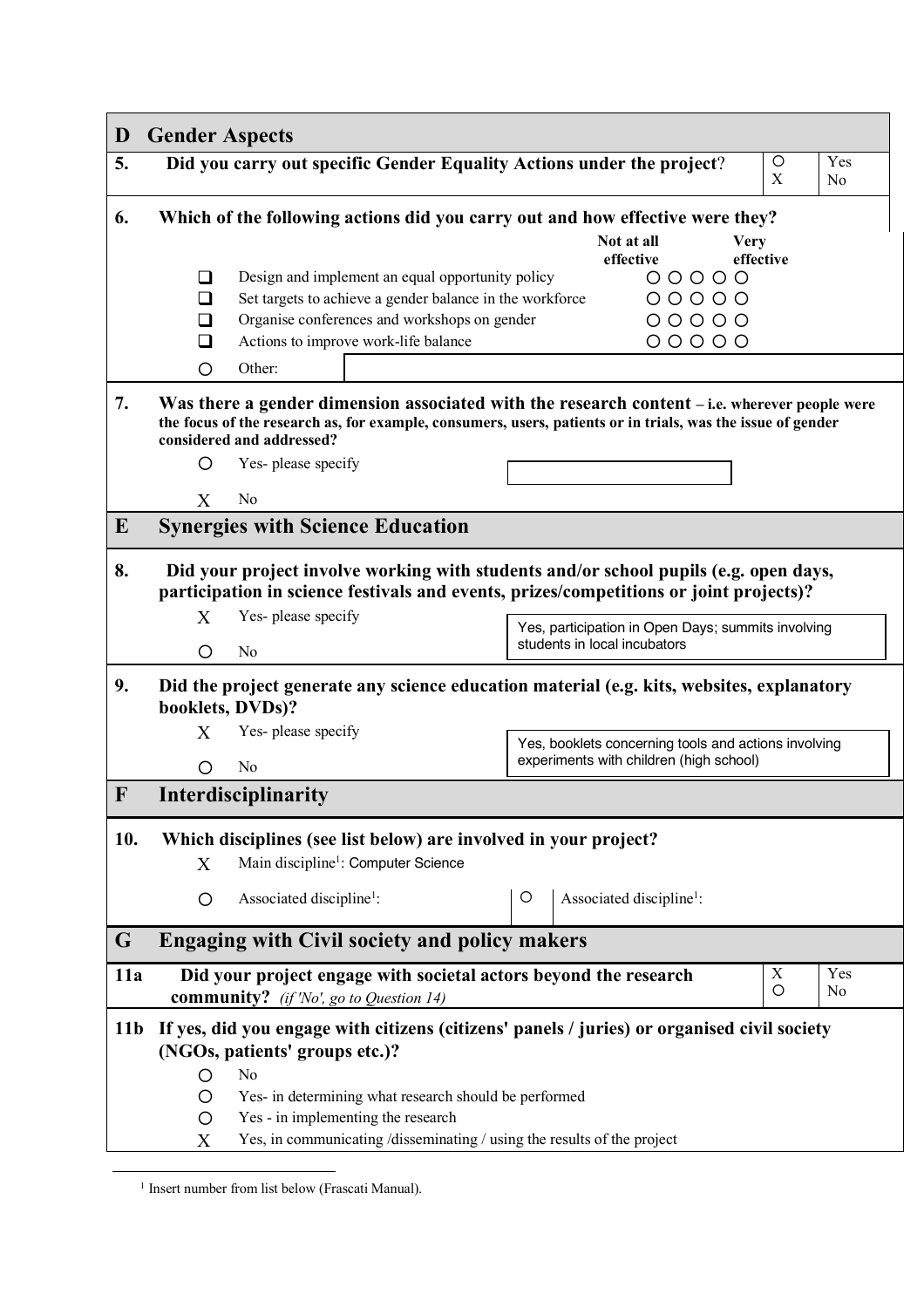| 11c                                                                                   |                                                                                                                                                                                                                            |                                                                         | In doing so, did your project involve actors whose role is mainly to<br>organise the dialogue with citizens and organised civil society (e.g.<br>professional mediator; communication company, science museums)? |                                                                                                                                                 | X<br>O | Yes<br>No |  |  |
|---------------------------------------------------------------------------------------|----------------------------------------------------------------------------------------------------------------------------------------------------------------------------------------------------------------------------|-------------------------------------------------------------------------|------------------------------------------------------------------------------------------------------------------------------------------------------------------------------------------------------------------|-------------------------------------------------------------------------------------------------------------------------------------------------|--------|-----------|--|--|
| 12.                                                                                   | Did you engage with government / public bodies or policy makers (including international<br>organisations)                                                                                                                 |                                                                         |                                                                                                                                                                                                                  |                                                                                                                                                 |        |           |  |  |
|                                                                                       | Ω                                                                                                                                                                                                                          | N <sub>0</sub>                                                          |                                                                                                                                                                                                                  |                                                                                                                                                 |        |           |  |  |
|                                                                                       | O                                                                                                                                                                                                                          |                                                                         | Yes- in framing the research agenda                                                                                                                                                                              |                                                                                                                                                 |        |           |  |  |
|                                                                                       | ◯                                                                                                                                                                                                                          |                                                                         | Yes - in implementing the research agenda                                                                                                                                                                        |                                                                                                                                                 |        |           |  |  |
|                                                                                       | X                                                                                                                                                                                                                          | Yes, in communicating /disseminating / using the results of the project |                                                                                                                                                                                                                  |                                                                                                                                                 |        |           |  |  |
|                                                                                       | policy makers?<br>Yes – as a <b>primary</b> objective (please indicate areas below- multiple answers possible)<br>X<br>Yes – as a <b>secondary</b> objective (please indicate areas below - multiple answer possible)<br>∩ |                                                                         |                                                                                                                                                                                                                  |                                                                                                                                                 |        |           |  |  |
|                                                                                       | ∩                                                                                                                                                                                                                          | N <sub>0</sub>                                                          |                                                                                                                                                                                                                  |                                                                                                                                                 |        |           |  |  |
|                                                                                       |                                                                                                                                                                                                                            | 13b If Yes, in which fields?                                            |                                                                                                                                                                                                                  |                                                                                                                                                 |        |           |  |  |
| Agriculture<br>Audiovisual and Media<br>Budget<br>Competition<br>Consumers<br>Culture |                                                                                                                                                                                                                            |                                                                         | Energy<br>Enlargement<br>Enterprise<br>Environment<br><b>External Relations</b><br><b>External Trade</b>                                                                                                         | Human rights<br><b>Information Society</b><br>Institutional affairs<br><b>Internal Market</b><br>Justice, freedom and security<br>Public Health |        |           |  |  |
| Customs                                                                               | Development Economic and                                                                                                                                                                                                   |                                                                         | Fisheries and Maritime Affairs<br>Food Safety                                                                                                                                                                    | Regional Policy<br>Research and Innovation                                                                                                      |        |           |  |  |

Space Taxation Transport

Foreign and Security Policy

Fraud Humanitarian aid

Monetary Affairs Education, Training, Youth Employment and Social Affairs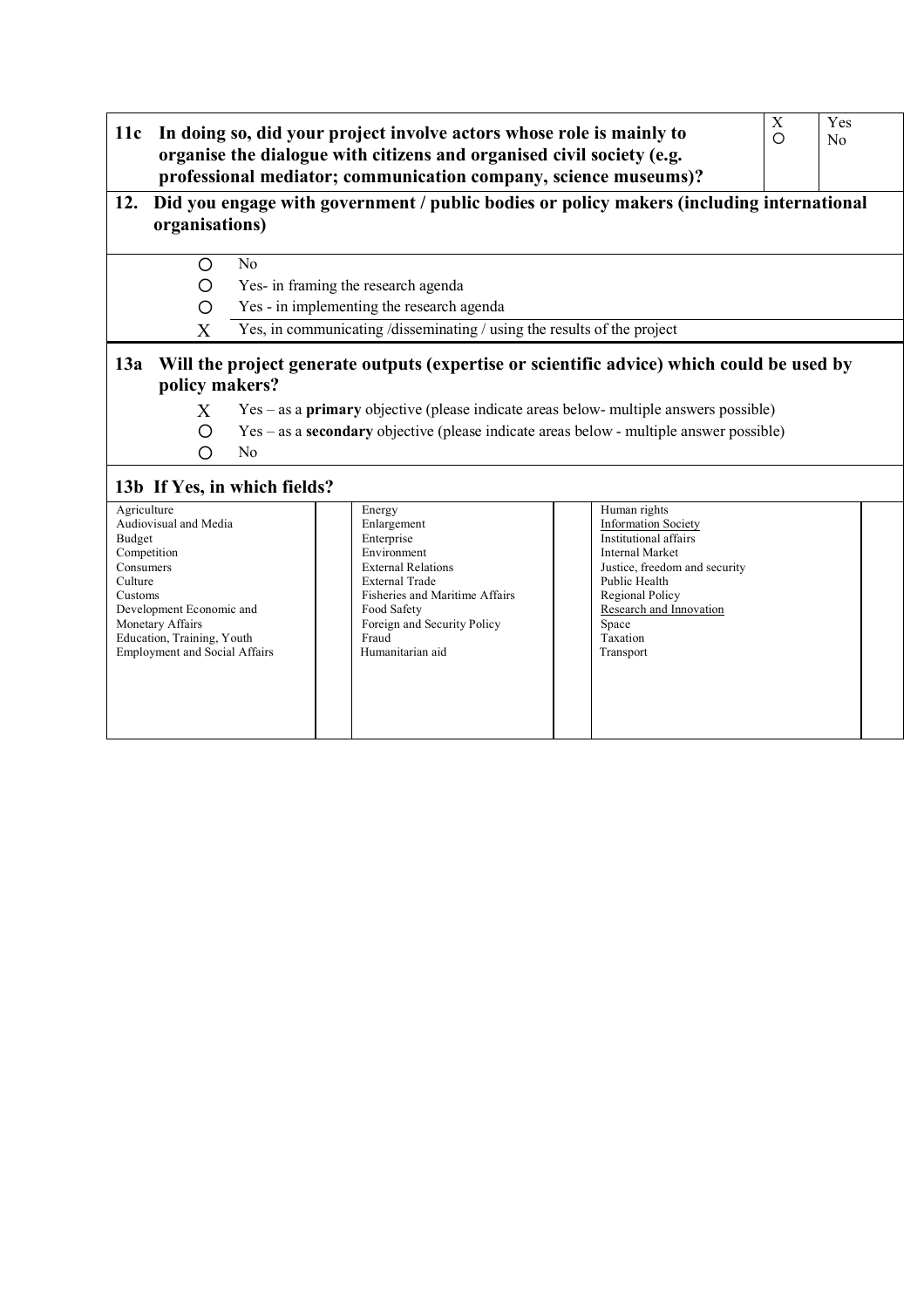| 13c If Yes, at which level?                                                                                                                                                                                                                                                                                                                                                                                                                        |   |                   |   |                  |  |  |  |
|----------------------------------------------------------------------------------------------------------------------------------------------------------------------------------------------------------------------------------------------------------------------------------------------------------------------------------------------------------------------------------------------------------------------------------------------------|---|-------------------|---|------------------|--|--|--|
| Local / regional levels<br>X                                                                                                                                                                                                                                                                                                                                                                                                                       |   |                   |   |                  |  |  |  |
| National level<br>$\overline{X}$                                                                                                                                                                                                                                                                                                                                                                                                                   |   |                   |   |                  |  |  |  |
| X<br>European level<br>International level<br>X                                                                                                                                                                                                                                                                                                                                                                                                    |   |                   |   |                  |  |  |  |
| Use and dissemination<br>$\bf H$                                                                                                                                                                                                                                                                                                                                                                                                                   |   |                   |   |                  |  |  |  |
| 14.<br>How many Articles were published/accepted for publication in<br>peer-reviewed journals?                                                                                                                                                                                                                                                                                                                                                     | 1 |                   |   |                  |  |  |  |
| To how many of these is open access <sup>2</sup> provided?                                                                                                                                                                                                                                                                                                                                                                                         |   |                   | 1 |                  |  |  |  |
| How many of these are published in open access journals?                                                                                                                                                                                                                                                                                                                                                                                           |   |                   |   |                  |  |  |  |
| How many of these are published in open repositories?                                                                                                                                                                                                                                                                                                                                                                                              |   |                   | 1 |                  |  |  |  |
| To how many of these is open access not provided?                                                                                                                                                                                                                                                                                                                                                                                                  |   |                   |   |                  |  |  |  |
| Please check all applicable reasons for not providing open access:                                                                                                                                                                                                                                                                                                                                                                                 |   |                   |   |                  |  |  |  |
| $\Box$ publisher's licensing agreement would not permit publishing in a repository<br>$\Box$ no suitable repository available<br>$\square$ no suitable open access journal available<br>$\square$ no funds available to publish in an open access journal<br>$\Box$ lack of time and resources<br>$\Box$ lack of information on open access<br>$\Box$ other <sup>3</sup> :                                                                         |   |                   |   |                  |  |  |  |
| 15.<br>How many new patent applications ('priority filings') have been made?<br>("Technologically unique": multiple applications for the same invention in different<br>jurisdictions should be counted as just one application of grant).                                                                                                                                                                                                         |   | $\boldsymbol{0}$  |   |                  |  |  |  |
| 16.<br>Indicate how many of the following Intellectual                                                                                                                                                                                                                                                                                                                                                                                             |   | Trademark         |   |                  |  |  |  |
| Property Rights were applied for (give number in<br>each box).                                                                                                                                                                                                                                                                                                                                                                                     |   | Registered design |   |                  |  |  |  |
| Other                                                                                                                                                                                                                                                                                                                                                                                                                                              |   |                   |   |                  |  |  |  |
| How many spin-off companies were created / are planned as a direct<br>17.<br>result of the project?                                                                                                                                                                                                                                                                                                                                                |   | $\bf{0}$          |   |                  |  |  |  |
| Indicate the approximate number of additional jobs in these companies:                                                                                                                                                                                                                                                                                                                                                                             |   |                   |   |                  |  |  |  |
| 18.<br>Please indicate whether your project has a potential impact on employment, in comparison<br>with the situation before your project:<br>Increase in employment, or<br>❏<br>In small $&$ medium-sized enterprises<br>$\Box$<br>Safeguard employment, or<br>In large companies<br>$\Box$<br>Decrease in employment,<br>None of the above / not relevant to the project<br>$\Box$<br>ப<br>Difficult to estimate / not possible to quantify<br>X |   |                   |   |                  |  |  |  |
| For your project partnership please estimate the employment effect<br>19.<br>resulting directly from your participation in Full Time Equivalent ( $FTE =$<br>one person working fulltime for a year) jobs:                                                                                                                                                                                                                                         |   |                   |   | Indicate figure: |  |  |  |
|                                                                                                                                                                                                                                                                                                                                                                                                                                                    |   |                   |   | X                |  |  |  |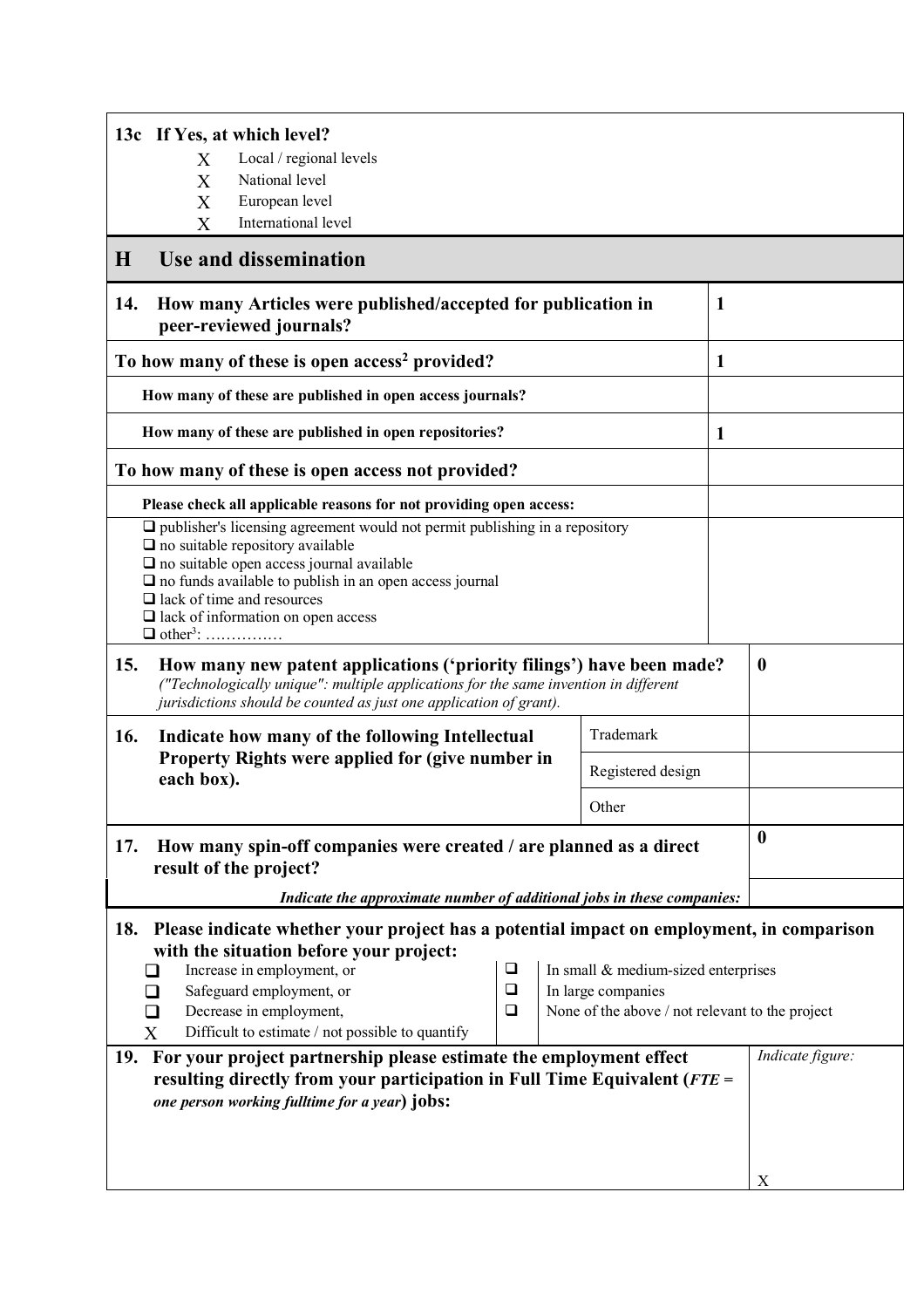Difficult to estimate / not possible to quantify

## **I Media and Communication to the general public 20. As part of the project, were any of the beneficiaries professionals in communication or media relations?** O Yes X No **21. As part of the project, have any beneficiaries received professional media / communication training / advice to improve communication with the general public?** ¡ Yes X No **22 Which of the following have been used to communicate information about your project to the general public, or have resulted from your project?**   $X$  Press Release  $\Box$  Coverage in specialist press  $X$  Media briefing  $X$  Coverage in general (non-specialist) press  $X$  TV coverage / report  $X$  Coverage in national press  $\Box$  Radio coverage / report  $\Box$  Coverage in international press<br>  $\Box$  Coverage in international press<br>  $\Box$  Website for the general public / X Brochures /posters / flyers  $\Box$  Website for the general public / internet  $\Box$  DVD /Film /Multimedia  $\vert X \vert$  Event targeting general public (festival, conference, exhibition, science café) **23 In which languages are the information products for the general public produced?**   $\Box$  Language of the coordinator  $\vert X \vert$  English X Other language(s)

*Question F-10*: Classification of Scientific Disciplines according to the Frascati Manual 2002 (Proposed Standard Practice for Surveys on Research and Experimental Development, OECD 2002):

## **FIELDS OF SCIENCE AND TECHNOLOGY**

- 1. NATURAL SCIENCES Mathematics and computer sciences [mathematics and other allied fields: computer sciences and other allied subjects (software development only; hardware development should be classified in the engineering fields)]
- 1.2 Physical sciences (astronomy and space sciences, physics and other allied subjects)<br>1.3 Chemical sciences (chemistry, other allied subjects)
- Chemical sciences (chemistry, other allied subjects)
- 1.4 Earth and related environmental sciences (geology, geophysics, mineralogy, physical geography and other geosciences, meteorology and other atmospheric sciences including climatic research, oceanography, vulcanology, palaeoecology, other allied sciences)
- 1.5 Biological sciences (biology, botany, bacteriology, microbiology, zoology, entomology, genetics, biochemistry, biophysics, other allied sciences, excluding clinical and veterinary sciences)
- 2 ENGINEERING AND TECHNOLOGY<br>2.1 Civil engineering (architecture er
- 2.1 Civil engineering (architecture engineering, building science and engineering, construction engineering, municipal and structural engineering and other allied subjects)
- 2.2 Electrical engineering, electronics [electrical engineering, electronics, communication engineering and systems, computer engineering (hardware only) and other allied subjects]

 <sup>2</sup> Open Access is defined as free of charge access for anyone via Internet.

<sup>&</sup>lt;sup>3</sup> For instance: classification for security project.